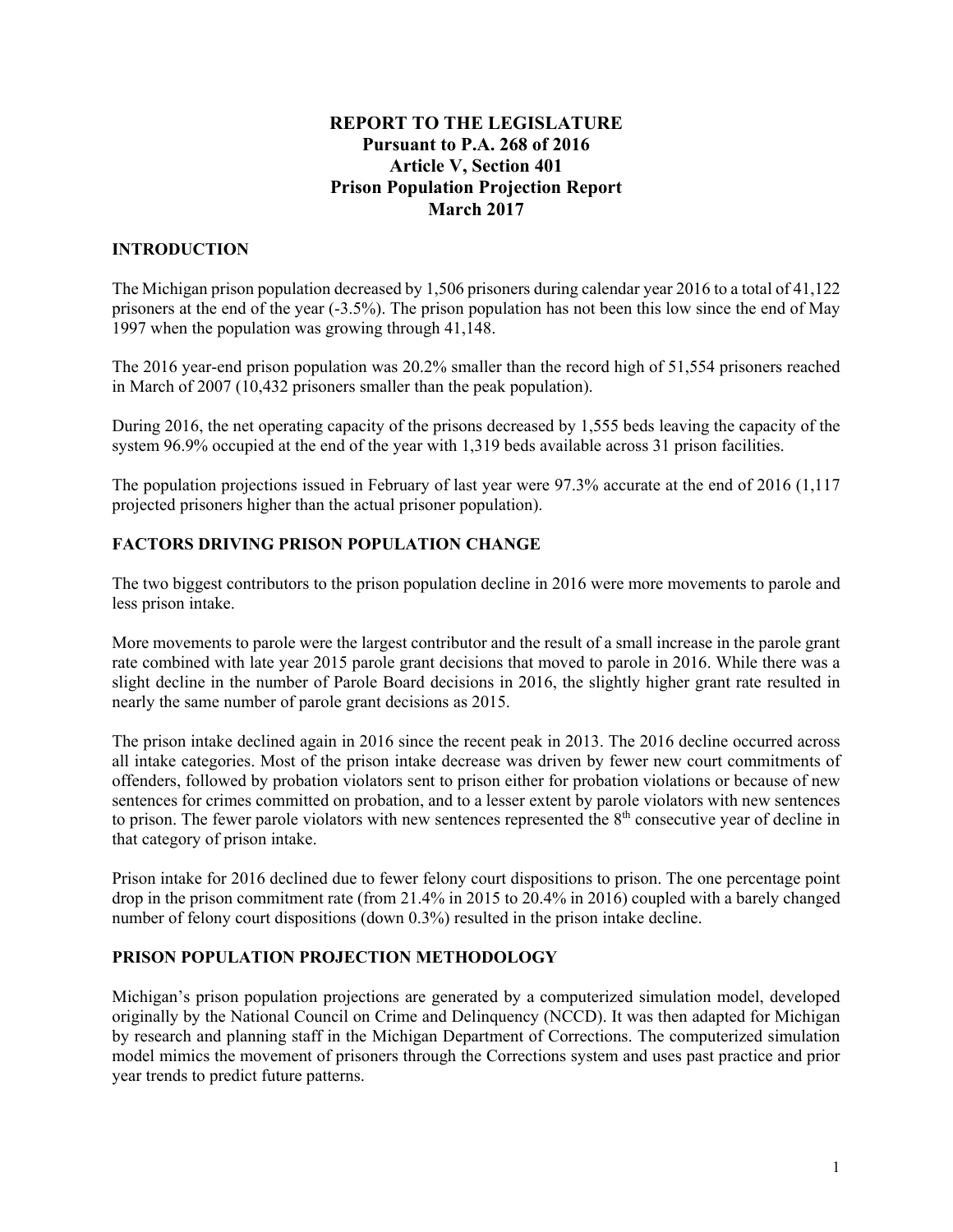The projection model itself is simply an automated shell into which numerous probability distribution arrays must be fed (after creation outside the model by extensive statistical analyses), regarding how and when prisoners move through the various points in the corrections process (e.g., intake at reception, time to each subsequent parole hearing, likelihood of parole at each hearing, timing of release to parole, chances of return as a violator, and discharge from sentence). These arrays are broken down by the various population subgroups with particular characteristics (i.e., offense, sentence length, etc.).

Michigan's projection model incorporates finer resolution than the original NCCD model. For example, Michigan's model has up to 50 distinct maximum-term groups, each of which can have up to six minimumterm pairings. This level of detail allows particular attention to relatively short sentences of 2 years or less, which have the most influence on 3 to 5 year projection accuracy.

The projection model does not forecast the annual number of prison admissions; but once entered as values, the model does disaggregate admissions randomly based on past distributions. Then, the projection model simulates the flow of the existing prison population and new intake through the system, including feedback loops for parole violators with and without new sentences.

The source of the raw data for the projection is downloads from the MDOC data systems and the data are analyzed via the Statistical Package for the Social Sciences (SPSS). Once the projection model shell is populated with probability distribution arrays, numerous iterations of the model are run, "fine tuning" against two or more years of historical, actual trace vectors for purposes of validating the rebuilt data.

After a successful result is obtained (which must track past trends accurately, and must correspond to shortterm expectations for the future informed by considerable independent analysis of recent trends), then the projections are issued by the Department.

Multiple projection runs can be combined – especially in times of particular uncertainty – to generate a confidence interval based on the monthly minimums and maximums for all of the runs, with the expectation that future population will more assuredly fall within the confidence interval. The model can also be used for "what if" analyses, such as simulating the impact of proposed legislative sunset provisions or modifications to sentencing laws.

Exceptions to the model's track record of better than 99% short-term projection accuracy have sometimes occurred over the years, when criminal justice practices and trends deviated from the past or showed unstable or uncharacteristic patterns – in which case the problem has generally been inadequate history against which to validate and fine-tune the results.

Long-term projections are generally considered less reliable because of the difficulty associated with predicting multi-year prison intake volume as well as changes in laws and policies that may affect the underlying statistical distributions which drive the model. That is why the projections are updated at least once each year – to adjust for any new laws, policies, court rulings, operational practices or trends.

### **NEW PRISON POPULATION PROJECTION ASSUMPTIONS**

The prison population projections in this report are a baseline forecast that assumes no new legislative or policy initiatives. Therefore, the assumptions underlying these projections pertain to the key factors that drive prison population, prison intake, paroles, and parole revocations.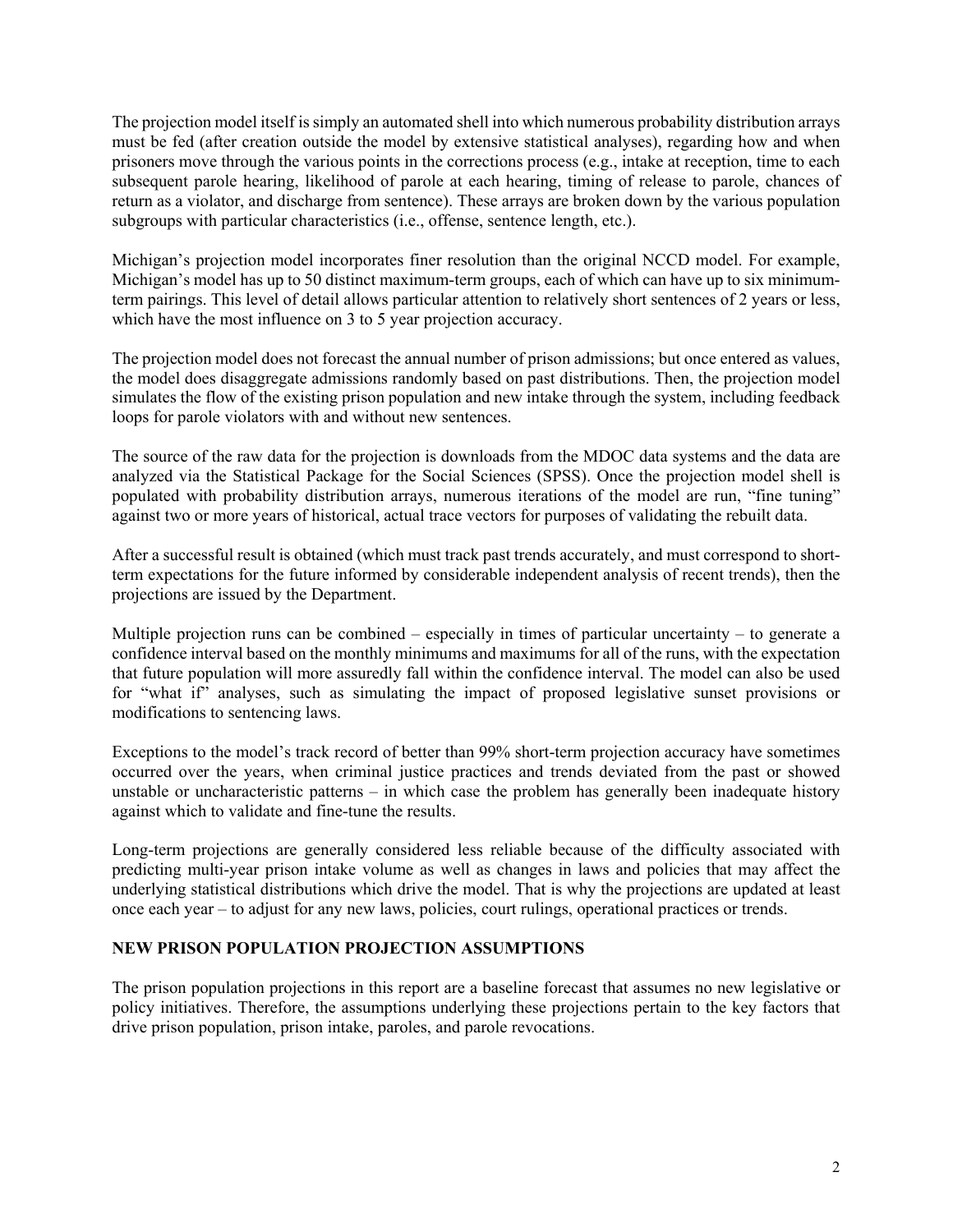## **Prison Intake**

The decrease in prison intake for 2016 continued the decline since 2013, which was the peak since the most recent prison intake trough in 2011. Prison intake for 2016 marks the lowest prison intake in two decades with prison intake maintaining a range of 8,000 to 11,000 prisoners per year in that timespan.

This is a difficult time to make assumptions about prison intake. On the one hand, there are three consecutive years of intake decline from the 2013 level. A trend is apparent and trends are hard to argue against. In addition, felony court dispositions were at their lowest level in over a decade and the prison commitment rate for felony dispositions has been in a tight 3% range between 19% and 22% over this period.

On the other hand, the prison intake is lower than it has been in two decades. The last three times the prison intake hit a "bottom", the prison intake rose for at least two consecutive years. In addition, a mere one percentage point increase in the prison commitment rate can raise the prison intake by 500 prisoners.

The prudent course is to assume that prison intake will remain at the 2016 level. While not as aggressive as assuming a further intake decline, steady intake also protects against drastically under-projecting should the prison intake "bounce" and increase. This projection update thus assumes the annual prison admissions for 2017 through the remainder of the projection period are comparable to the 2016 level.

# **Paroles**

The parole grant rate increased in 2016 resulting in increased moves to parole in 2016. Assuming the parole grant rate continues at the 2016 level throughout the projection period results in a steady decline in future moves to parole. The model is showing the future impact on parole movements that result from the combination of declining intake over the last few years as well as declining returns to prison for parole violations. This projection update thus assumes the annual parole grant rate for 2017 through the remainder of the projection period is comparable to the 2016 level.

### **Parole Revocations**

Parole violator technical (PVT) returns to prison in 2016 increased compared to 2015. This increase was mitigated by another decrease in parole violators returned with new sentences (PVNS). Parole revocations are related to the number of paroles that occur. The increased number of paroles can be expected to produce an increase in parole revocations.

This projection update thus assumes the number of PVT returns will again increase in 2017, but then reduce and moderate in the later years of the projection period as the moves to parole slow down. PVNS returns are expected to stabilize at roughly the 2016 level throughout the projection period.

### **Implications for the New Prison Population Forecast**

Given the above discussion regarding assumptions, it is projected the prison population through 2017 and 2018 will slow the population decline of 2016 and then remain fairly stable throughout the remaining projection period.

Again, keep in mind this baseline projection makes no assumptions about future changes in criminal justice statutes, policies or practices that would further affect the size of the prison population.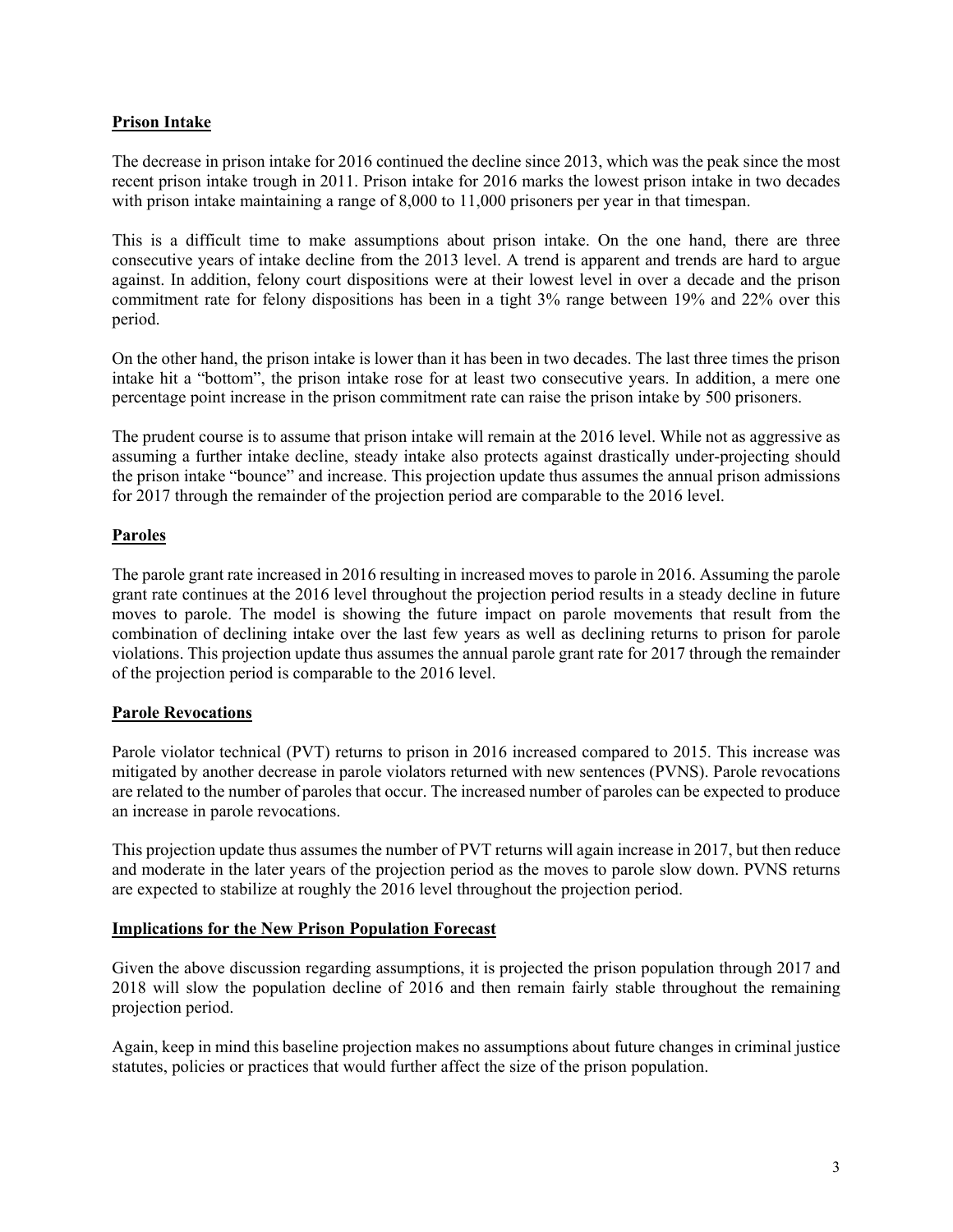It should be remembered that the prison population projection is not expected to be precisely on-target from one month to the next, but rather will be expected to see the actual population alternately curving under and over the projection line periodically during the course of time, to even out the month-to-month fluctuations in favor of the longer-term trend.

## **PRISON POPULATION PROJECTIONS**

The following chart summarizes the revised and extended baseline prison population projections through calendar year 2021. Table 1 (quarterly) and Table 2 (monthly) show the figures corresponding to the projection line in the chart.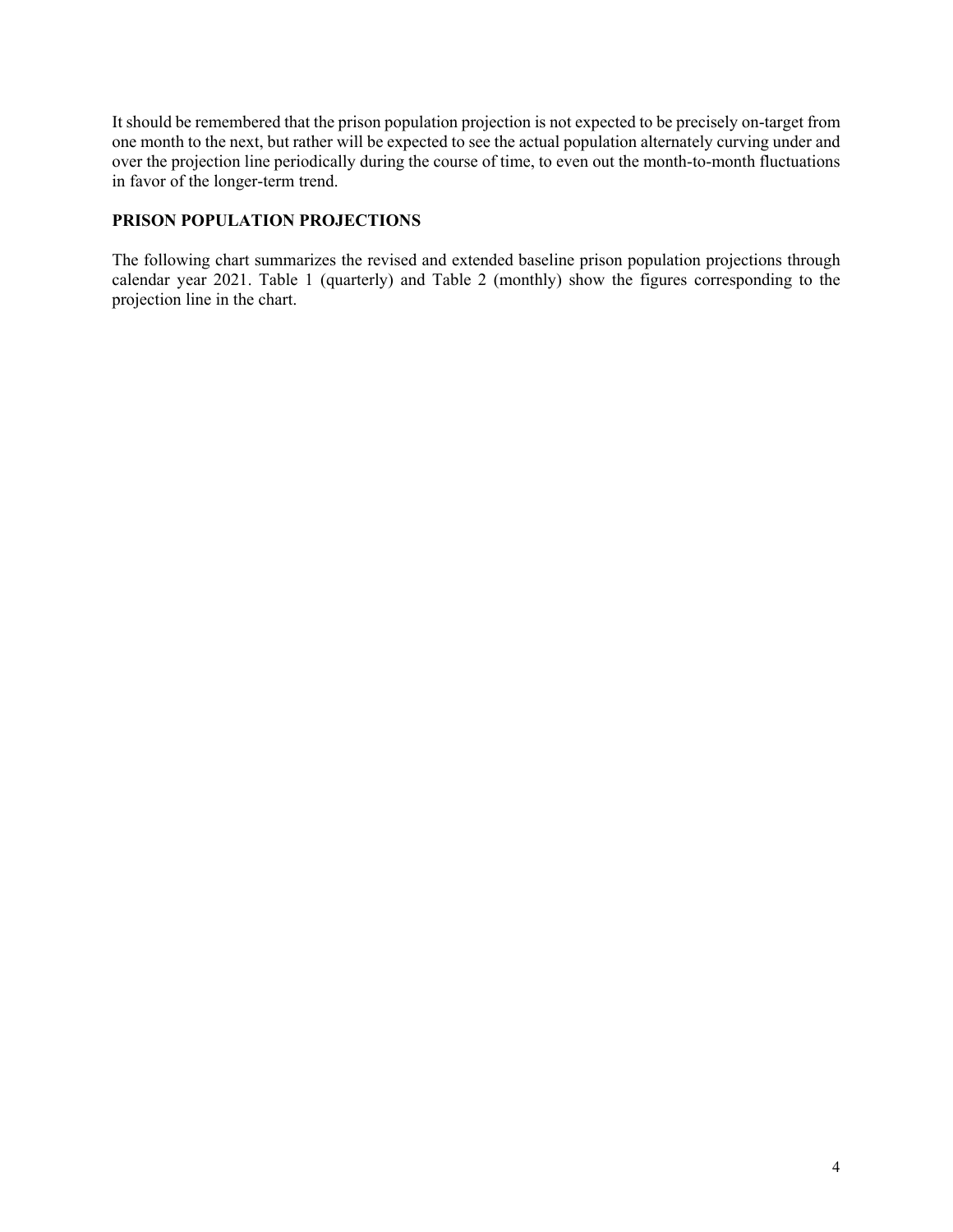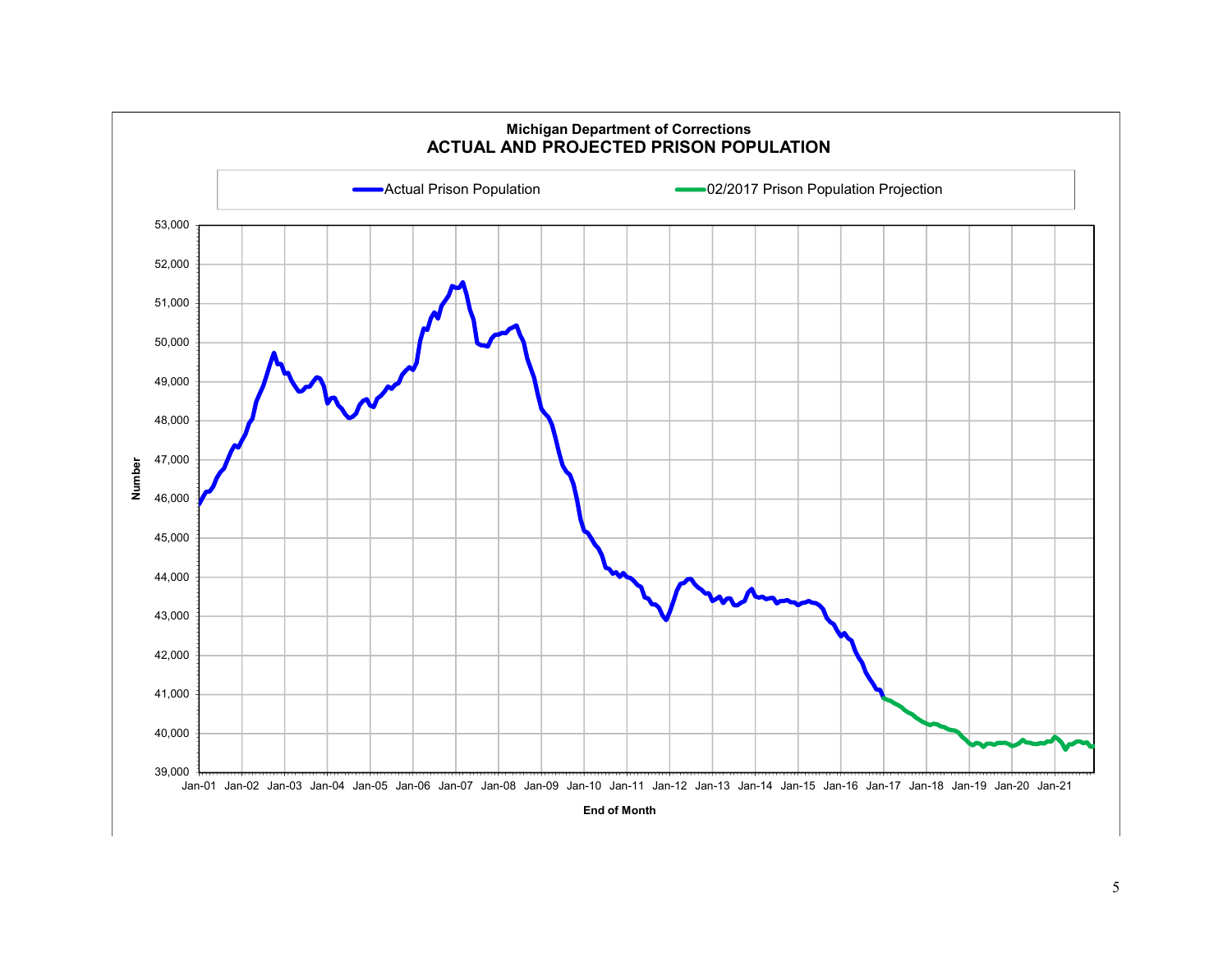| Table 1                             |                                     |                                              |  |
|-------------------------------------|-------------------------------------|----------------------------------------------|--|
| <b>Prison Population Projection</b> |                                     |                                              |  |
| February 2017                       |                                     |                                              |  |
| End of<br>Month                     | Projected<br>Prisoner<br>Population | Yearly<br>Change                             |  |
| Mar-17                              | 40,836                              |                                              |  |
| <b>Jun-17</b>                       | 40,677                              |                                              |  |
| Sep-17                              | 40,494                              |                                              |  |
| Dec-17                              | 40,299                              | $-823$                                       |  |
| Mar-18                              | 40,254                              |                                              |  |
| <b>Jun-18</b>                       | 40,169                              |                                              |  |
| Sep-18                              | 40,082                              |                                              |  |
| Dec-18                              | 39,845                              | $-454$                                       |  |
| Mar-19                              | 39,764                              |                                              |  |
| <b>Jun-19</b>                       | 39,745                              |                                              |  |
| Sep-19                              | 39,764                              |                                              |  |
| <b>Dec-19</b>                       | 39,739                              | $-106$                                       |  |
| Mar-20                              | 39,755                              |                                              |  |
| $Jun-20$                            | 39,770                              |                                              |  |
| Sep-20                              | 39,759                              |                                              |  |
| Dec-20                              | 39,793                              | 54                                           |  |
| Mar-21                              | 39,761                              |                                              |  |
| $Jun-21$                            | 39,731                              |                                              |  |
| Sep-21                              | 39,753                              |                                              |  |
| Dec-21                              | 39,685                              | $-108$                                       |  |
|                                     |                                     | MDOC Office of Research & Planning 2/21/2017 |  |